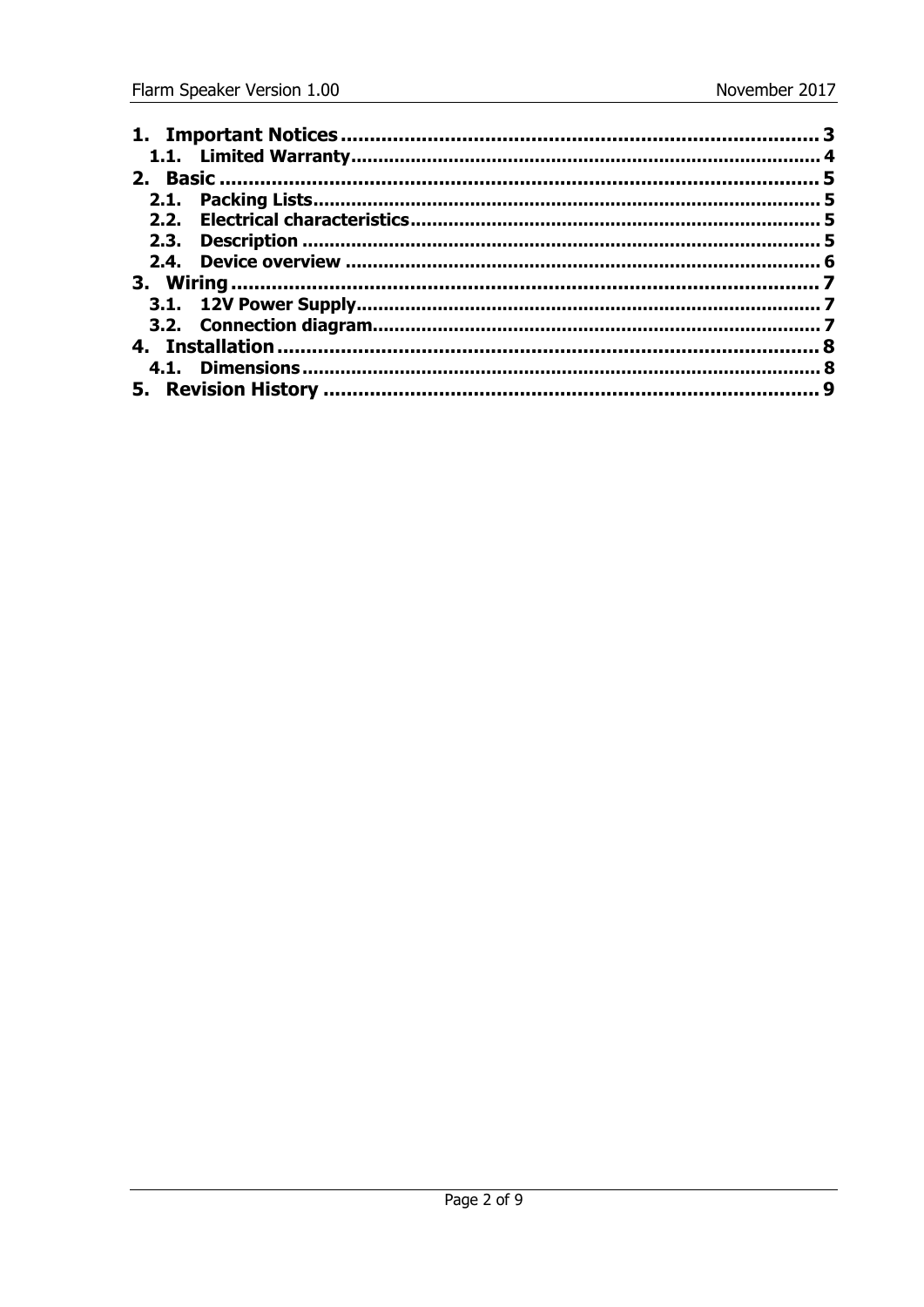## <span id="page-2-0"></span>**1. Important Notices**

Information in this document is subject to change without notice. LXNAV reserves the right to change or improve their products and to make changes in the content of this material without obligation to notify any person or organisation of such changes or improvements.



A Yellow triangle is shown for parts of the manual which should be read very carefully and are important for operating the system.



Notes with a red triangle describe procedures which are critical and may result in loss of data or any other critical situation.



A bulb icon is shown when a useful hint is provided to the reader.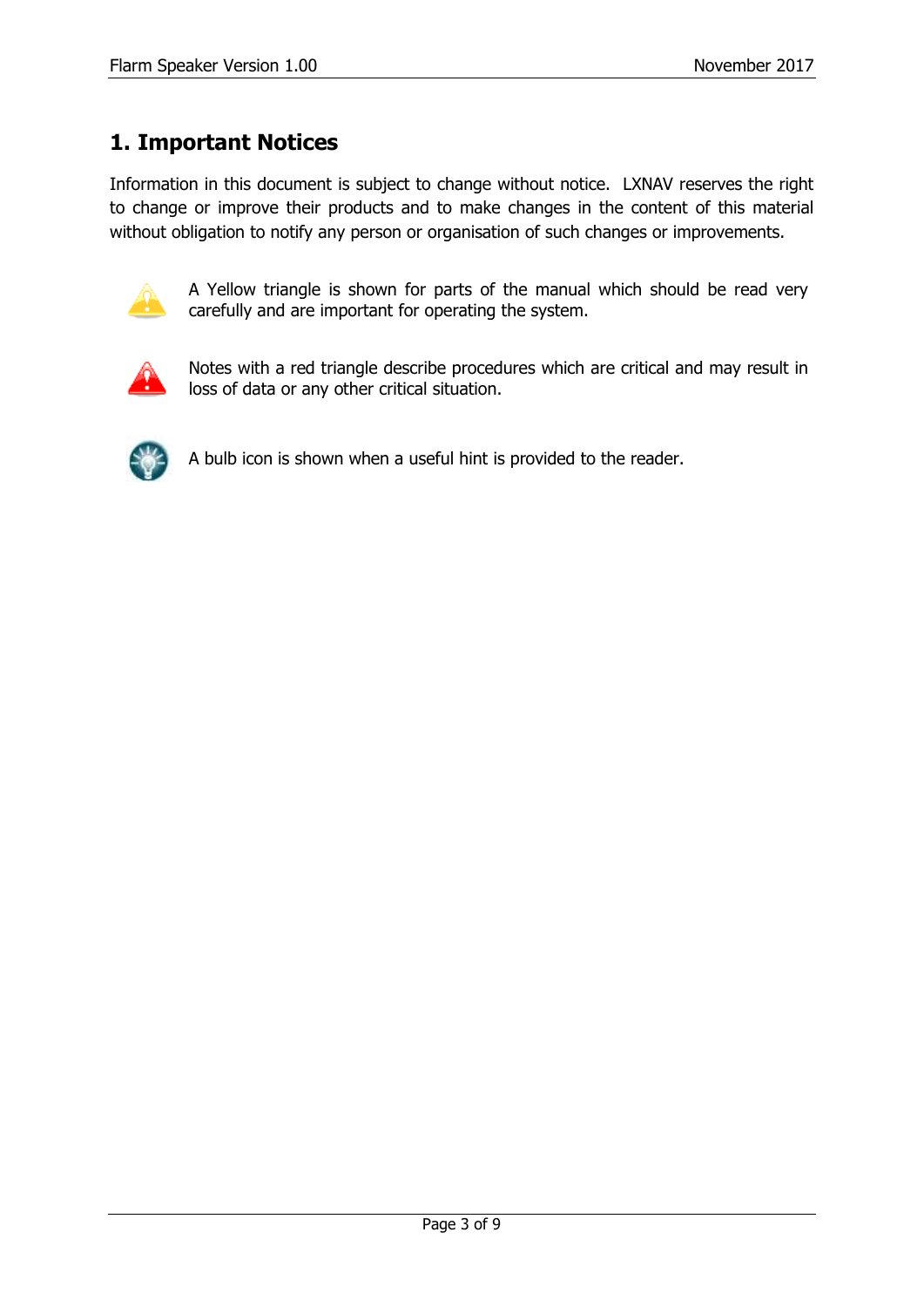#### <span id="page-3-0"></span>**1.1. Limited Warranty**

This LXNAV product is warranted to be free from defects in materials or workmanship for two years from the date of purchase. Within this period, LXNAV will, at its sole discretion, repair or replace any components that fail in normal use. Such repairs or replacement will be made at no charge to the customer for parts and labour, provided that the customer shall be responsible for any transportation cost. This warranty does not cover failures due to abuse, misuse, accident, or unauthorised alterations or repairs.

THE WARRANTIES AND REMEDIES CONTAINED HEREIN ARE EXCLUSIVE AND IN LIEU OF ALL OTHER WARRANTIES EXPRESSED OR IMPLIED OR STATUTORY, INCLUDING ANY LIABILITY ARISING UNDER ANY WARRANTY OF MERCHANTABILITY OR FITNESS FOR A PARTICULAR PURPOSE, STATUTORY OR OTHERWISE. THIS WARRANTY GIVES YOU SPECIFIC LEGAL RIGHTS, WHICH MAY VARY FROM STATE TO STATE.

IN NO EVENT SHALL LXNAV BE LIABLE FOR ANY INCIDENTAL, SPECIAL, INDIRECT OR CONSEQUENTIAL DAMAGES, WHETHER RESULTING FROM THE USE, MISUSE, OR INABILITY TO USE THIS PRODUCT OR FROM DEFECTS IN THE PRODUCT. Some states do not allow the exclusion of incidental or consequential damages, so the above limitations may not apply to you. LXNAV retains the exclusive right to repair or replace the unit or software, or to offer a full refund of the purchase price, at its sole discretion. SUCH REMEDY SHALL BE YOUR SOLE AND EXCLUSIVE REMEDY FOR ANY BREACH OF WARRANTY.

To obtain warranty service, contact your local LXNAV dealer or contact LXNAV directly.

November 2017 © 2017 LXNAV. All rights reserved.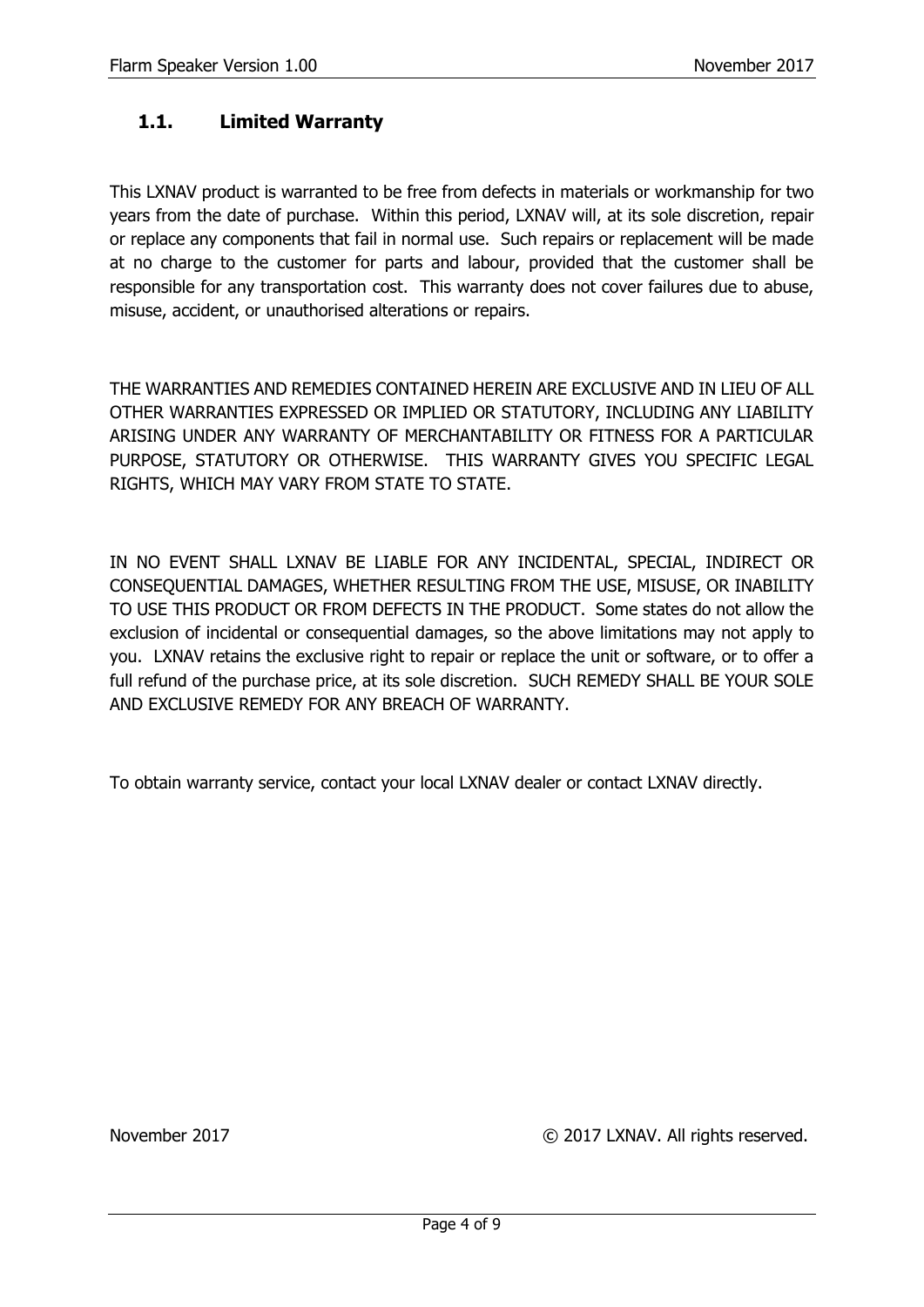### <span id="page-4-0"></span>**2. Basic**

#### <span id="page-4-1"></span>**2.1. Packing Lists**

- 1x Flarm Speaker
- 1x FV12\_PWR cable
- 1x FlarmView cable

#### <span id="page-4-2"></span>**2.2. Electrical characteristics**

- **Power supply**: 9-36V DC
- **Communication:** RS232
- **Baudrate:** 19200 (fixed)

#### <span id="page-4-3"></span>**2.3. Description**

Flarm Speaker is an audio warning device for Flarm traffic messages. This device is designed to be used with Flarm device connected with RJ12 cable. Flarm Speaker needs external power supply (9-36V) and communication connection with Flarm device. When alert message from Flarm is decoded, device will make audible sound. Generated sound depends on message severity (Alarm type).

Flarm Speaker also features phono output with 3.5mm mono jack located in the top center at the back. Phono output is always enabled.

Speaker can be turned off only when phono jack is plugged in and slide switch is at AUTO position. User can also choose to override phono jack detection with slide switch at SPK.ON position thus force speaker to be permanently enabled.

There are three volume adjustments available with push button on the back of the device. Communication statuses are also visible with three LEDs on the back.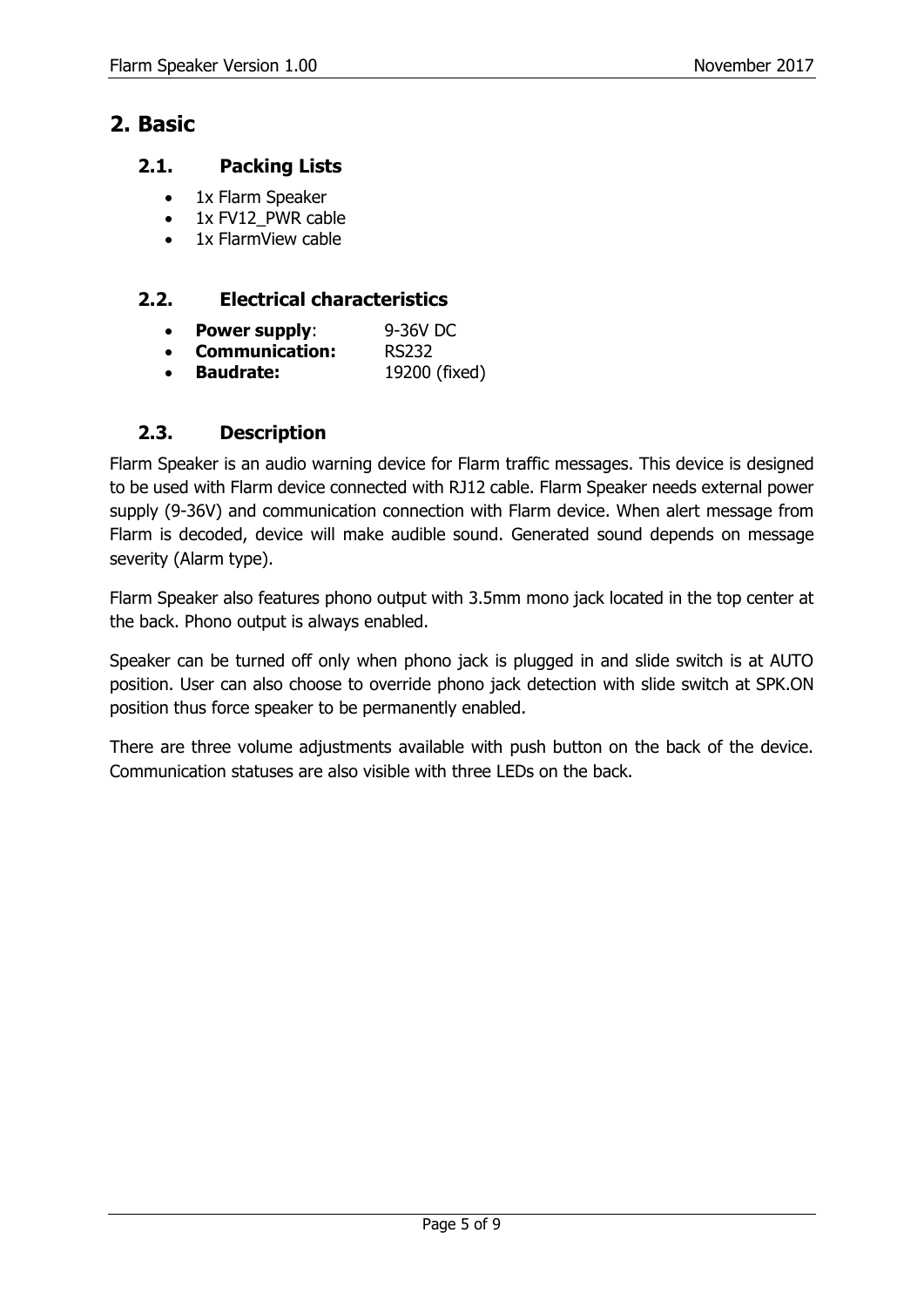#### <span id="page-5-0"></span>**2.4. Device overview**



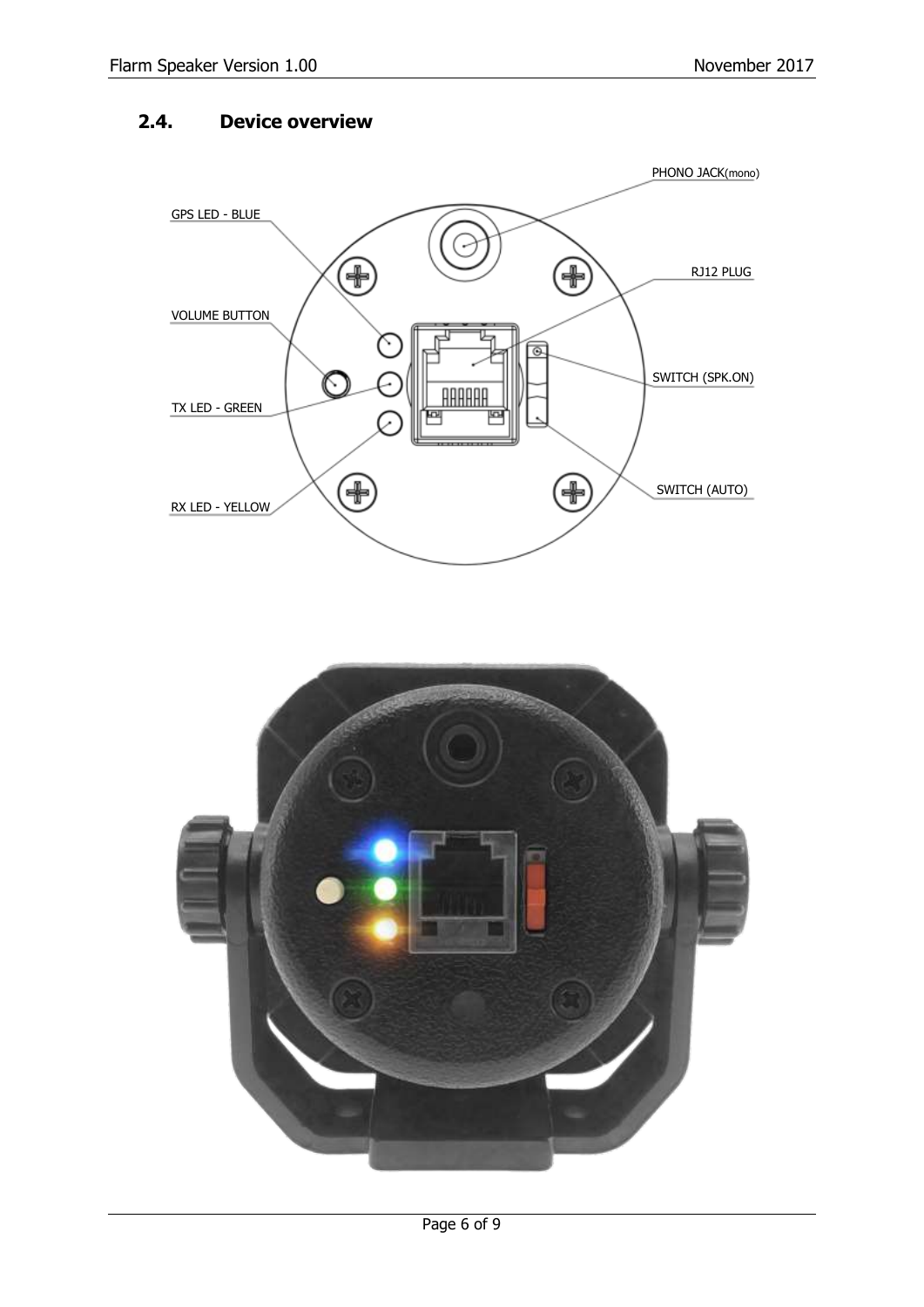## <span id="page-6-0"></span>**3. Wiring**

#### <span id="page-6-1"></span>**3.1. 12V Power Supply**

As Flarm Speaker consumes around 3W at 12V (when speaker active), there might be difficulties with power supply especially when using 3.3V power supply.

For that purpose LXNAV has developed an adapter cable (FV12\_PWR) which takes external 12V and enables it when there is 3.3V power from source device.

#### <span id="page-6-2"></span>**3.2. Connection diagram**

The following diagram represents how Flarm Speaker should be connected.

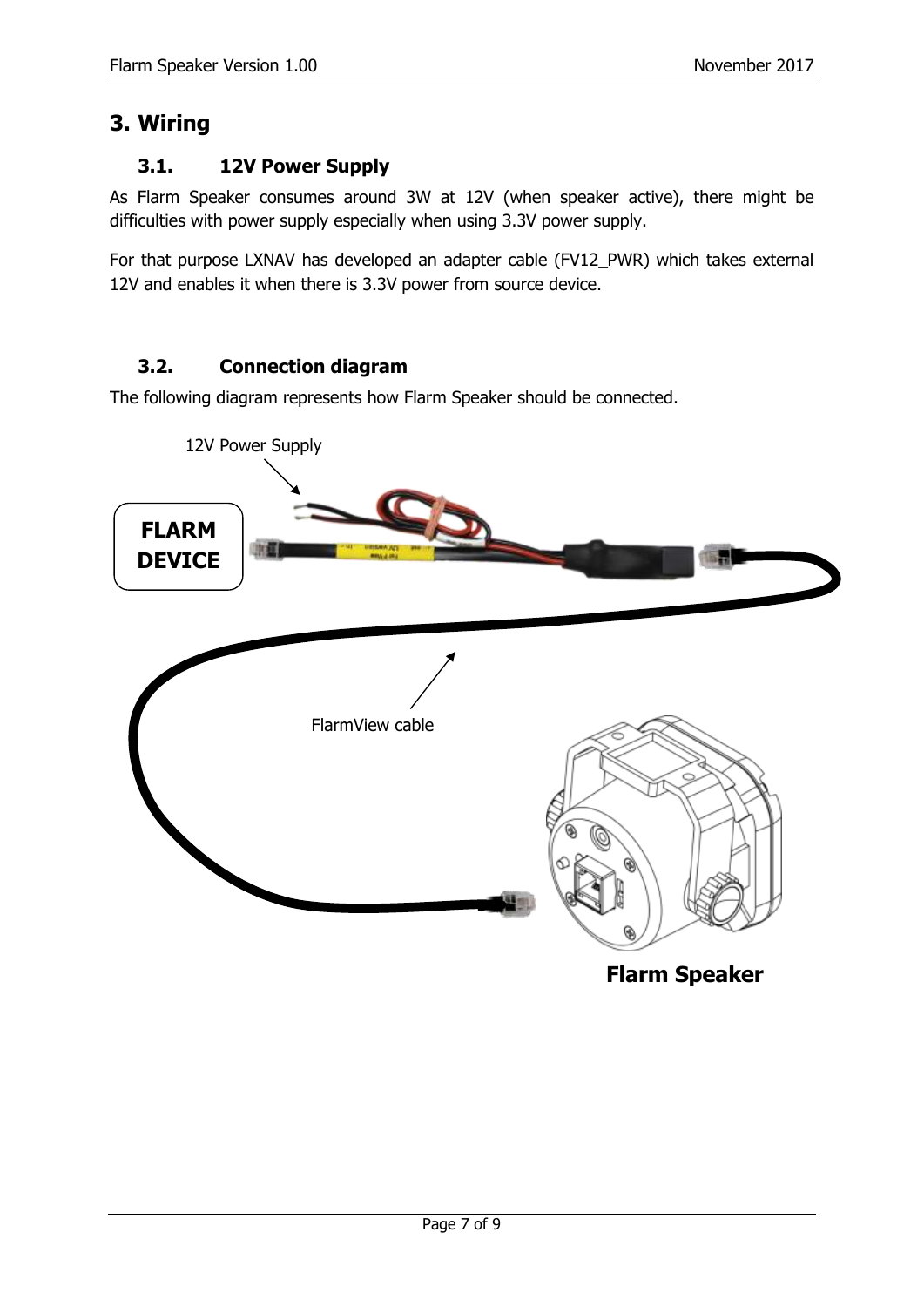## <span id="page-7-0"></span>**4. Installation**

Flarm speaker can be mounted as standard communications speaker utilizing its mounting bracket. Bracket should be fixed either with screw or with self adhesive pad (both enclosed in the box with speaker).

### <span id="page-7-1"></span>**4.1. Dimensions**